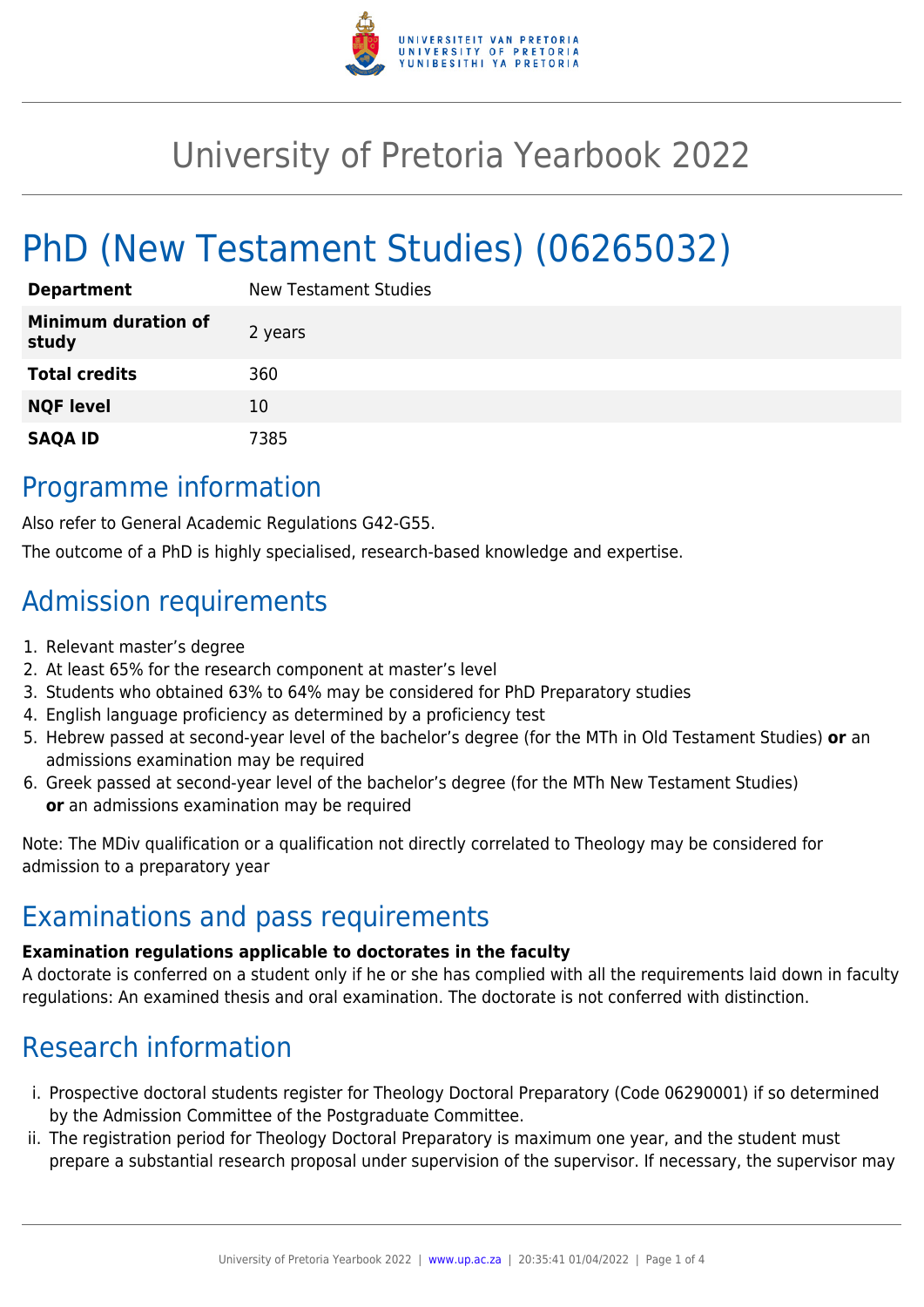

prescribe additional fundamental material (eg research methodology) which is essential for the preparation of the thesis, to be studied and assessed formally.

iii. Once the supervisor has completed the assessment to his or her satisfaction and the research proposal is recommended by the relevant head of department and approved by the Research and Ethics Committee of the Faculty of Theology, the student will be allowed to register for the appropriate doctoral programme.

Also refer to General Academic Regulation G51.

#### **Article for publication**

- Unless Senate, on the recommendation of the supervisor, decides otherwise, a student, before or on submission of a dissertation, must submit at least one draft article for publication in a recognised academic journal and in the case of a thesis, must submit proof of submission of an article issued by an accredited journal, to the Head: Student Administration.
- The draft or submitted article, should be based on the research that the student has conducted for the thesis and be approved by the supervisor if the supervisor is not a co-author.
- The supervisor shall be responsible for ensuring that the paper is taken through all the processes of revision and resubmission, as may be necessary. Conferment of the degree may be made subject to compliance with the stipulations of this regulation.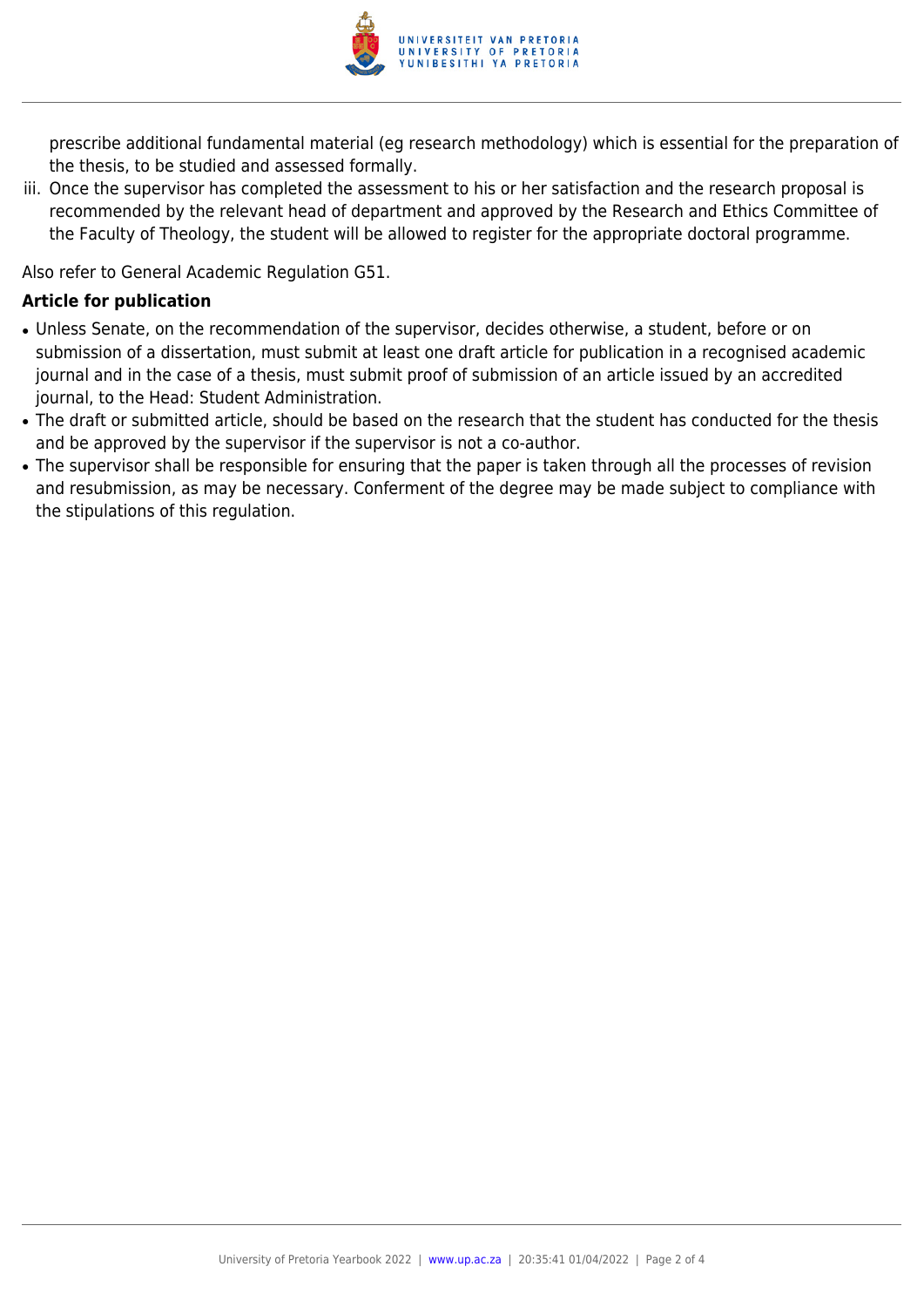

# Curriculum: Year 1

**Minimum credits: 360**

### **Core modules**

[Thesis: New Testament studies 980](https://www.up.ac.za/yearbooks/2022/modules/view/NTW 980) (NTW 980) - Credits: 360.00